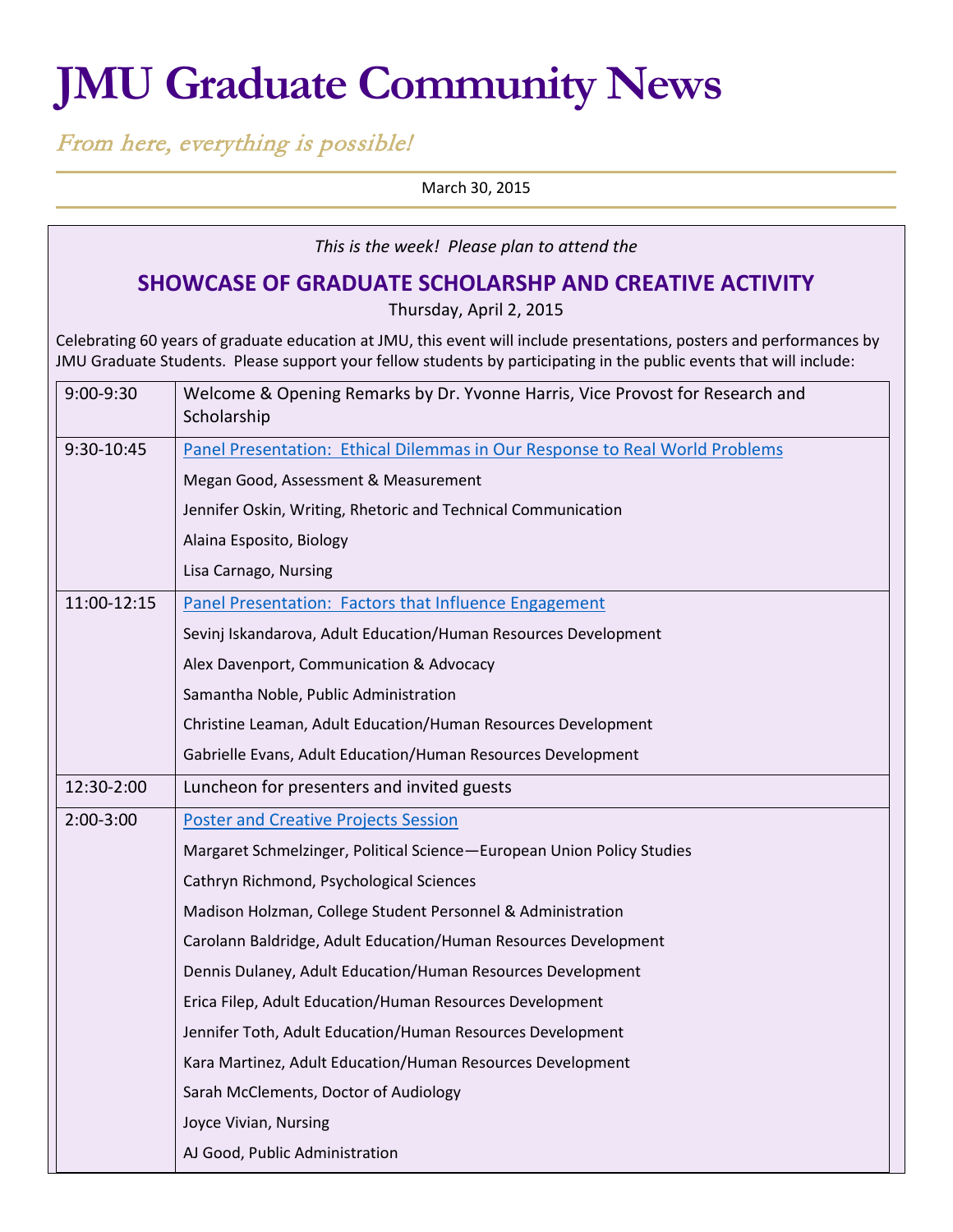|                                               | Alyssa Welch, Psychological Sciences                                                                                                                                   |  |  |  |
|-----------------------------------------------|------------------------------------------------------------------------------------------------------------------------------------------------------------------------|--|--|--|
| Verena Bethke, Psychological Sciences         |                                                                                                                                                                        |  |  |  |
|                                               | Angela Bernazani, Psychological Sciences                                                                                                                               |  |  |  |
|                                               | Kristi Fletcher, Teaching English to Speakers of Other Languages (TESOL)                                                                                               |  |  |  |
|                                               | Brooke Covington, Writing, Rhetoric, and Technical Communication                                                                                                       |  |  |  |
|                                               | Kathryn Gong, Art Education                                                                                                                                            |  |  |  |
|                                               | Jon Henry, Fine Arts in Studio Art                                                                                                                                     |  |  |  |
| $3:30 - 5:00$                                 | Workshop for Graduate & Undergraduate Students:<br>Presenting Scholarship and Building Your Professional Identity (Space still available but registration<br>required) |  |  |  |
| More Information about the Graduate Symposium |                                                                                                                                                                        |  |  |  |

**Graduate Student Leadership Opportunities:** Consider applying for the 2015-2016 GSA Executive Council. Positions for President and Vice-Presidents are currently open. Develop professionally, foster the graduate student community, and leave your mark at JMU! Graduate students from all graduate programs are encouraged to apply. Applications due March 29. For more information, and to apply[, click here.](https://docs.google.com/document/d/1WosBVB95Mk3v-Cd50ELUA94qqbHL1s9jwMPld2eRha0/edit?pli=1)

**2015 Graduate Community Impact Awards:** Do you know a graduate student or faculty member who has positively impacte[d JMU](https://www.facebook.com/hashtag/jmu?source=feed_text&story_id=873068436047209) and The Graduate School community? Have their efforts stood out for dedication, compassion, selfless efforts, and/or civic mindedness? Nominate them today for the 2015 GSA Impact Awards! Award recipients will be announced at the Graduate Community Picnic on April 30<sup>th</sup>[. More information.](https://docs.google.com/forms/d/1ljnvPvKMJIMIgKSgjY67GKhbVVw4dwonQnlb1l3J_PY/viewform)

**Summer Online Course Available.** The Department of Nursing welcomes all students to consider the following summer online course that may be relevant to graduate students in many disciplines:

**NSG 681. Special Topic in Advanced Practice Nursing**. 3 credits. In this online course, students explore quality concepts relevant to healthcare leaders. The United States Institute of Medicine lists the following characteristics of quality care: safe, effective, patient-centered, timely, efficient, and equitable. These characteristics are used in this course to contextualize/apply quality principles. Students will practice the knowledge, skills, and attitudes needed to lead innovative quality change; such as cultivate a growth mindset, learn to facilitate difficult conversations, and use a creative process to identify solutions. For more information, contact Dr. Erica Lewis [\(lewisej@jmu.edu\)](mailto:lewisej@jmu.edu).

**GA Positions Available**. Fourteen graduate assistantships are currently posted on Joblink for the 2015-16 academic year. Positions are available with the Graduate School Office, JMU Technology and Innovation Office, Health Sciences Department, Athletics, Institutional Research, Off-Campus Life, The Health Center (Health Communications; Wellness, & Motivational Interviewing positions), University Recreation, the Adult Degree Program and Libraries and Educational Technologies. Additional positions are likely to be posted soon. See "Graduate Assistant Positions" on JMU Joblink. [More information](https://joblink.jmu.edu/)

**Student Assistant Positions Available for 2015-16.** Apply now for student assistant positions available during the 2015- 16 academic year. Currently 22 positions are posted on JMU Joblink and additional positions are likely to be recruited before the end of the Spring semester. "See Student Positions" on JMU Joblink. [More information](https://joblink.jmu.edu/)

# **Upcoming Events & Deadlines**

• **Dear White People**, March 31, 7 PM in Grafton Stovall Theater. Join the Center for Multicultural Student Services for a free showing of this film and a discussion that will follow. "Dear White People" is a sly, provocative satire of race relations in the 21st century. The movie follows a group of African American students as they navigate campus life and racial politics at a fictional, predominantly white college. [Sponsored by CMSS](https://www.jmu.edu/multicultural/)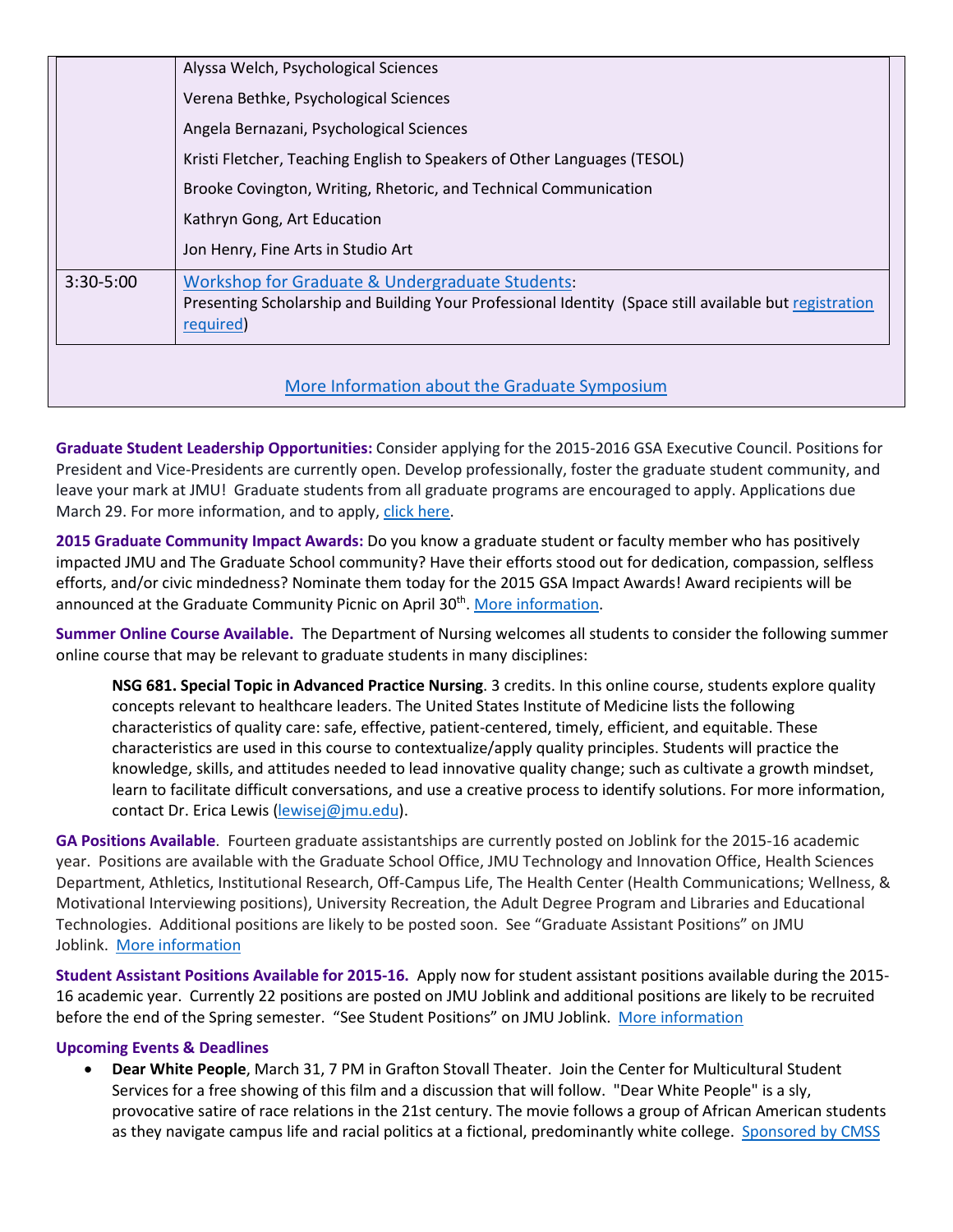- **Natural-Born Cyborgs? Reflections on Bodies, Minds, and Human Enhancement** will be the subject of the next Cohen Center Lecture by Dr. Andy Clark, Friday, April 3, 11 AM, Madison Union Ballroom. We are entering an age of widespread human enhancement. The technologies range from wearable, implantable, and pervasive computing, to new forms of onboard sensing, thought-controlled equipment, prosthetic legs able to win track races, and on to the humble but transformative smartphone. But what really matters is the way we are, as a result of this tidal wave of self- re-engineering opportunity, just starting to know ourselves: not as firmly bounded biological organisms but as delightfully reconfigurable nodes in a flux of information, communication, and action. This gives us a new opportunity to look at ourselves, and to ask the fundamental question: Where does the mind stop, and the rest of the world begin? [More information](http://www.jmu.edu/events/cohencenter/2015/04/03-andy-clark-lecture-april-3-madison-union-ballroom.shtml)
- **Post-Conflict Recovery Week** is April 6-9. The JMU Center for International Stabilization and Recovery will be sponsoring a series of events to raise awareness about the long-lasting effects of armed conflict and survivors' resilience. Key events include:
	- o **Landmines in our Backyards**, April 6, 7-8:30, Miller Hall, Room 1101.
	- o **Resettlement in Harrisonburg**, April 7, 7-8:30, ISAT, Room 159
	- o **Clearing Landmines after the Conflict**, April 8, 7-8:30, Miller Hall, Room 1101

o **An Iraqi Refugee's Experience in Harrisonburg**, April 9, 12-2 PM, Roop Hall, Room 208 Students, faculty and the local community are encouraged to attend. All events are free and open to the public. [More information](http://www.jmu.edu/cisr/_pages/other/pcrw.shtml)

- **The Big Event**, Saturday April 11. Join the GSA in making a difference around JMU and the community! The Big Event is the largest campus-wide community service event. Join the Graduate Student Association and serve the local community. Everyone is welcome! [More information](http://jmugsa.blogspot.com/2015/03/big-event-join-gsa-team.html%23!/2015/03/big-event-join-gsa-team.html)
- **Thesis and Dissertation Projects** are due in the Graduate School office on April 22 for students graduating in May. Formatting and submission workshops have been scheduled on the following dates and times in the Graduate School Office Conference Room (Grace Street House):
	- o Monday, March 30, 1:30-3:00
	- o Wednesday, April 15, 10:00-11:30
	- o Tuesday, April 21, 1:30-3:00
	- o Wednesday, April 22, 9:00-10:30

These workshops may not take the full time allotted, however, 1-1/2 hour blocks are scheduled to allow Laura Ryman to work individually with you. These sessions are not required, but are intended to help those who need assistance. Advance review of a draft document is not required, but it is encouraged. Laura Ryman [\(rymanle@jmu.edu\)](mailto:rymanle@jmu.edu) would be happy to review your document for format concerns. Remember that your final document must conform to university guidelines before it can be approved. [More information](http://www.jmu.edu/grad/current-students/thesis-dissertation/information.shtml)

- **Graduate Community Picnic.** Thursday, April 30 on the Grace Street House Lawn. All members and family of the graduate school community will be invited to attend.
- **May Graduate Commencement** will be held on Thursday, May 7, at 7 PM in the Convocation Center. [More](http://www.jmu.edu/commencement/)  [information](http://www.jmu.edu/commencement/)

For additional events of possible interest, regularly check<http://www.jmu.edu/events>

**Did You Know?** For the first time, graduate students serving on the Graduate Student Association will be recognized at the spring commencement ceremony. All graduating GSA members will be donning a "white" cord to recognize their efforts in supporting the graduate school community at JMU.

**Keep up with Graduate Student Association (GSA) Events.** The GSA is a student-led and student-run organization that provides professional and social opportunities to all JMU graduate students and alumni. [Like them on Facebook.](https://www.facebook.com/JMUGSA?fref=ts) Find [them on Twitter.](https://twitter.com/JMUGSA) [\(gsa@jmu.edu;](mailto:gsa@jmu.edu) 568-7088) [More information](http://www.jmu.edu/grad/gsa/index.shtml)

**Need a Job?** The JM[U Office of Student Employment](http://www.jmu.edu/stuemploy/) has links to positions now available on and off campus.

# **Tips from TGS (The Graduate School)**